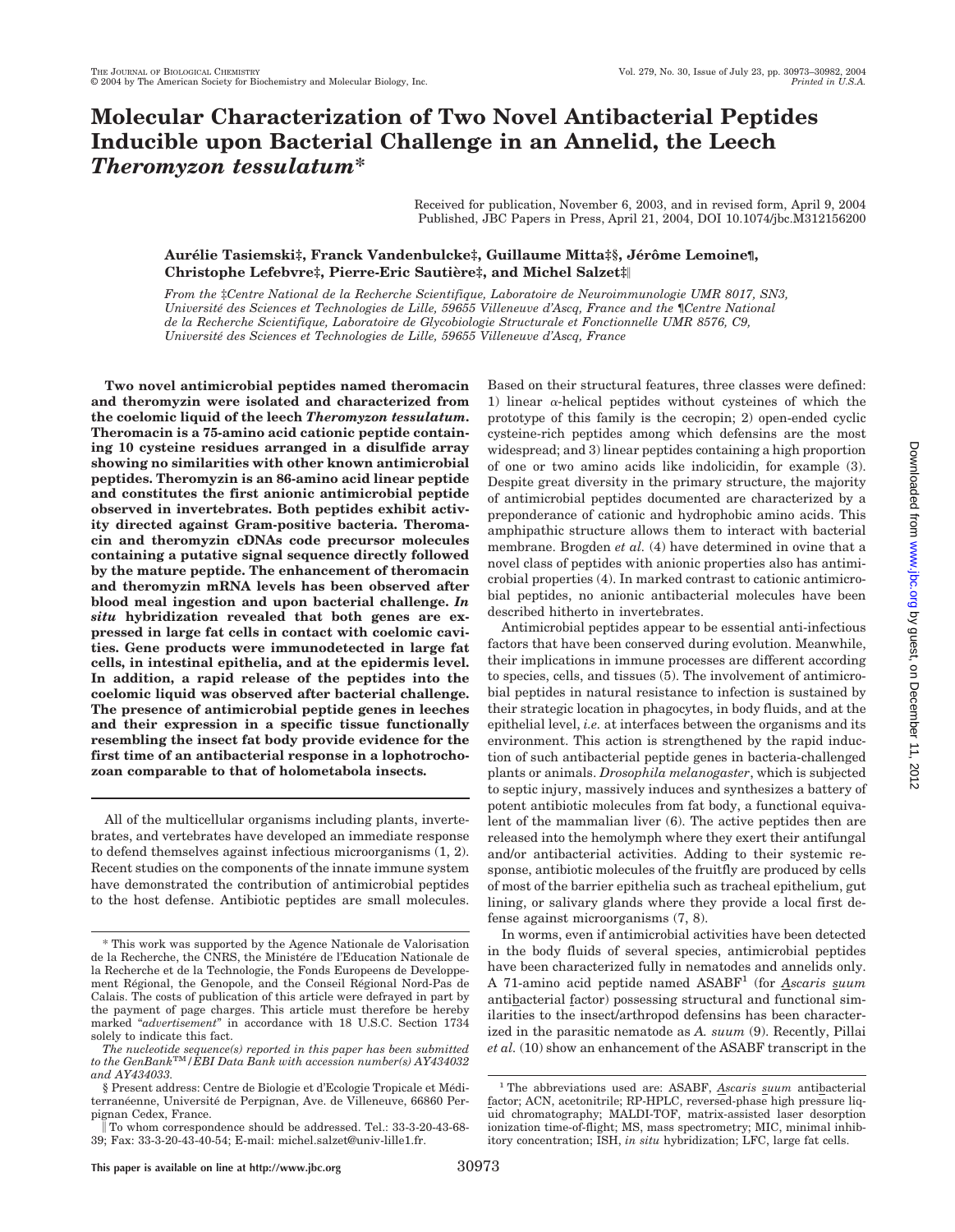body wall upon bacterial challenge. ASABF presents a significant sequence identity with peptides deduced from a cDNA sequence (yk150c7) and from a putative gene (T22H6.5) of the free-living nematode *Caenorhabditis elegans.* Although no variation of the *C. elegans* ASABF gene expression was detected using high density cDNA microarray, Mallo et al. (11) demonstrate that Gram-negative bacteria infection of this worm provokes a marked up-regulation of genes encoding lysozyme and lectins that are known to be involved in the immune responses of other species. These authors (11) also establish that certain infection-inducible genes are under the control of the DBLtransforming growth factor- $\beta$  pathway. The existence of an inducible immune system in both nematodes and insects is consistent with the new molecule-based phylogeny, which considers that protostomes can be divided into two large groups: 1) ecdysozoans comprising nematodes, arthropods, and other phyla that have emerged and 2) lophotrochozoans regrouping annelids, flat worms, and mollusks (12). In lophotrochozoans, no inducible antimicrobial peptides have been described so far in the animals studied. The gene encoding lumbricin I, a proline-rich antibacterial peptide from the earthworm *Lumbricus rubellus*, is expressed constitutively (13). The constitutive expression also has been reported in the mussel *Mytilus galloprovincialis* in which antibiotic peptides stored in hemocyte granules are released after bacterial challenge (14).

In this study, we report the primary and secondary structures of two new antibacterial peptides, theromacin and theromyzin, isolated from the body fluid of an annelid, the leech *Theromyzon tessulatum*. Interestingly, both molecules do not present significant similarities with other known molecules. Theromacin is a novel cysteine-rich antimicrobial peptide, and theromyzin constitutes a new anionic antibiotic peptide. In an experimental model of infection, we obtained evidence for an enhancement of transcription levels of both genes in specific tissues that could be assimilated to the fat body of *D. melanogaster*. We have found that peptides are released massively into hemolymph where they might exert their antimicrobial activity by a systemic action. These data, reminiscent of the *Drosophila* antimicrobial defense, are the first reports of antimicrobial peptide induction by a specific tissue in a lophotrochozoan.

# EXPERIMENTAL PROCEDURES

## *Animals*

*T. tessulatum* rhynchobdellid leech is an ectoparasite of aquatic birds. Its life cycle is subdivided in stages defined by taking as indicators three blood meals (stage 0, from hatching until the first blood meal; stages 1, 2, and 3, respectively, after the first, second, and third blood meals). The stage 3 corresponds to the gametogenesis phase.

#### *Theromacin and Theromyzin Purification Procedure*

Stage 3 animals were pricked individually with saline solution or with 10 µl of a solution containing 10<sup>9</sup> killed *Escherichia coli* (D31). Coelomic fluid and mucus covering the animals were collected with a tuberculin syringe at  $t = 0$ , 3, and 24 h after challenge. Liquids were centrifuged immediately at  $800 \times g$  for 15 min at 4 °C, and supernatants were diluted (1:1 v/v) in pure water (Beckman) containing 0.1% of trifluoroacetic acid. The pH value was brought to 3.9 with 1 M HCl. Centrifugation (10,000  $\times$ *g*, 20 min, at 4 °C) then was used to clarify the supernatants, which were loaded onto Sep-Pak C18 Vac cartridges (Waters) according to Bulet *et al*. (15). Elution steps were performed with 5 and 40% acetonitrile (ACN) in acidified water. The prepurified fractions then were concentrated, reconstituted in pure water, and tested for antimicrobial activity as described below. Only the 40% ACN eluted fractions were active and submitted to purification by reversed-phase high pressure liquid chromatography (RP- $HPLC$ ). All of the following HPLC steps were carried out on a Beckman<sup>TM</sup> Gold HPLC system.

*Step 1—*Aliquots of the 40% Sep-Pak fractions were subjected to RP-HPLC on a Sephasyl C18 column  $(250 \times 4.1 \text{ mm}, \text{model } 218 \text{TP}54, \text{Vydac}).$ Elution was performed with a linear gradient of 2–52% ACN in acidified water over 90 min at a flow rate of 1 ml/min. The fractions corresponding to absorbance peaks were collected in polypropylene tubes, dried, reconstituted in water, and tested for antimicrobial activity.

*Step 2—*The active fractions were loaded further onto a C18 column  $(250 \times 2.1 \text{ mm}, \text{ model } 218 \text{TP} 52, \text{ Vydac})$  with a gradient consisting of 2–25% ACN in acidified water for 10 min and 25–35% ACN for 40 min at a flow rate of 0.2 ml/min. The fractions were collected and treated as above.

*Step 3—*One additional step was performed on a Narrowbore C18 reversed-phase column (150  $\times$  2 mm, Waters) at a flow rate of 0.2 ml/min using the ACN gradient described in Step 2.

The purity assessment and the molecular weight determination of theromacin and theromyzin were carried out by mass spectrometry in an electrospray-positive ion mode using Quattro II triple quadrupole (Micromass) and by the matrix-assisted laser desorption ionization time-of-flight (MALDI-TOF) instrument (DE STR PRO, Applied Biosystems). Amino acids analysis of the purified peptides was performed by automated Edman degradation on a pulse liquid automatic peptide sequenator (Procise, Applied Biosystems).

#### *Secondary Structure Determination of Theromacin*

MALDI-TOF MS analyses were used to determine the mass of the reduced-alkylated theromacin and the mass of the fragments derived from protease digestions.

*Reduction and Alkylation—*50 pmol of purified peptide were dissolved in 100  $\mu$ l of 0.2 M amino bicarbonate buffer, pH 8, containing 0.05 M dithiothreitol and 6 M guanidine hydrochloride. The sample was flushed with argon and incubated at 70 °C for 30 min. 50  $\mu$ l of 6 M acrylamide was added, and the sample was flushed with argon again and incubated at 4 °C for 1 h.

*C-Lysyl Endopeptidase Digestion—*10 pmol of purified theromacin were dissolved in 10  $\mu$ l of 25 mm Tris-HCl buffer, pH 8.5, containing 1  $mm$  EDTA. 0.05  $\mu$ g of lysyl endopeptidase (Roche Applied Science) was added. The digestion was carried out overnight at room temperature.

*C-Glutamyl Endopeptidase Digestion—*10 pmol of purified peptide were dissolved in 10  $\mu$ l of 25 mM ammonium carbonate buffer, pH 8.  $0.05 \mu$ g of glutamyl endopeptidase (Roche Applied Science) was added. This enzyme cleaves peptide bonds C-terminally at glutamic acid and with a lower rate at the aspartic residue.

MALDI-TOF MS analyses were used to measure the mass shifts of theromacin, resulting from the reduction and alkylation steps as well as the mass of the peptide fragments derived from protease digestions. The samples were dissolved in 0.5% formic acid containing methanol/water (1:1) at a concentration of 1 pmol/ $\mu$ l. 1  $\mu$ l of the sample solution was mixed directly onto the target with  $1 \mu$  of the 2,5-dihydroxybenzoic acid matrix solution (12 mg/ml prepared in methanol/water, 7:3).

#### *Bioassays*

*Microorganisms—*The bacteria *E. coli* D31, *Micrococcus luteus* IFO12708, and the filamentous fungus *Fusarium oxysporum* were used for the antimicrobial assays.

*Antimicrobial Tests—*After each purification step, antibacterial activity was monitored by a liquid growth inhibition assay as described by Bulet *et al.* (15). The minimal inhibitory concentration (MIC) and the minimal bactericidal concentration were determined according to the method of R. E. Hancock (www.interchg.ubc.ca/bobh/methods.html). Antifungal activity was monitored as described by Fehlbaum *et al.* (17) by a liquid growth inhibition assay. The bactericidal test was performed as described previously (18).

#### *cDNA Cloning*

cDNA for theromacin and cDNA for theromyzin were cloned using two-step PCR amplification.

*Step 1: Reverse Transcriptase-PCR—*Total RNA from whole leech was extracted using TRIzol (Invitrogen). RNA  $(3 \mu g)$  was transcribed into single-stranded cDNA using the  $oligo(dT)_{18}$ -adaptator primer 5'-CGAGTCGACATCGATCG(T)<sub>18</sub>-3' (Kit Superscript<sup>TM</sup>, Invitrogen, the protocol of the manufacturer). One-fourth of the reaction was amplified by PCR using the oligo(dT) primer and the degenerate sense oligonucleotide pool whose sequence was deduced from Gly<sup>1</sup>-Ser<sup>7</sup> with a designated 5-flanking sequence, 5-GGGAATTCGG(A/T/G/C)TG(C/T)TT- (C/T)GA(A/G)GA(C/T)TGGAG-3, for theromacin cDNA cloning and from Asp<sup>1</sup>-Gly<sup>7</sup> with a designated 5'-flanking sequence, 5'-GGGAATTC-GA(C/T)CA(C/T)CA(C/T)CA(C/T)GA(C/T)CA(C/T)GG-3, for theromyzin cDNA cloning. PCR was performed for 25 cycles using one unit of  $Taq$  polymerase (Appligene Quantum) in 1.5 mm  $MgCl_2$ . The cycling parameters were as follows: 94 °C for 1 min; 50 °C for 1 min; and 72 °C for 1 min.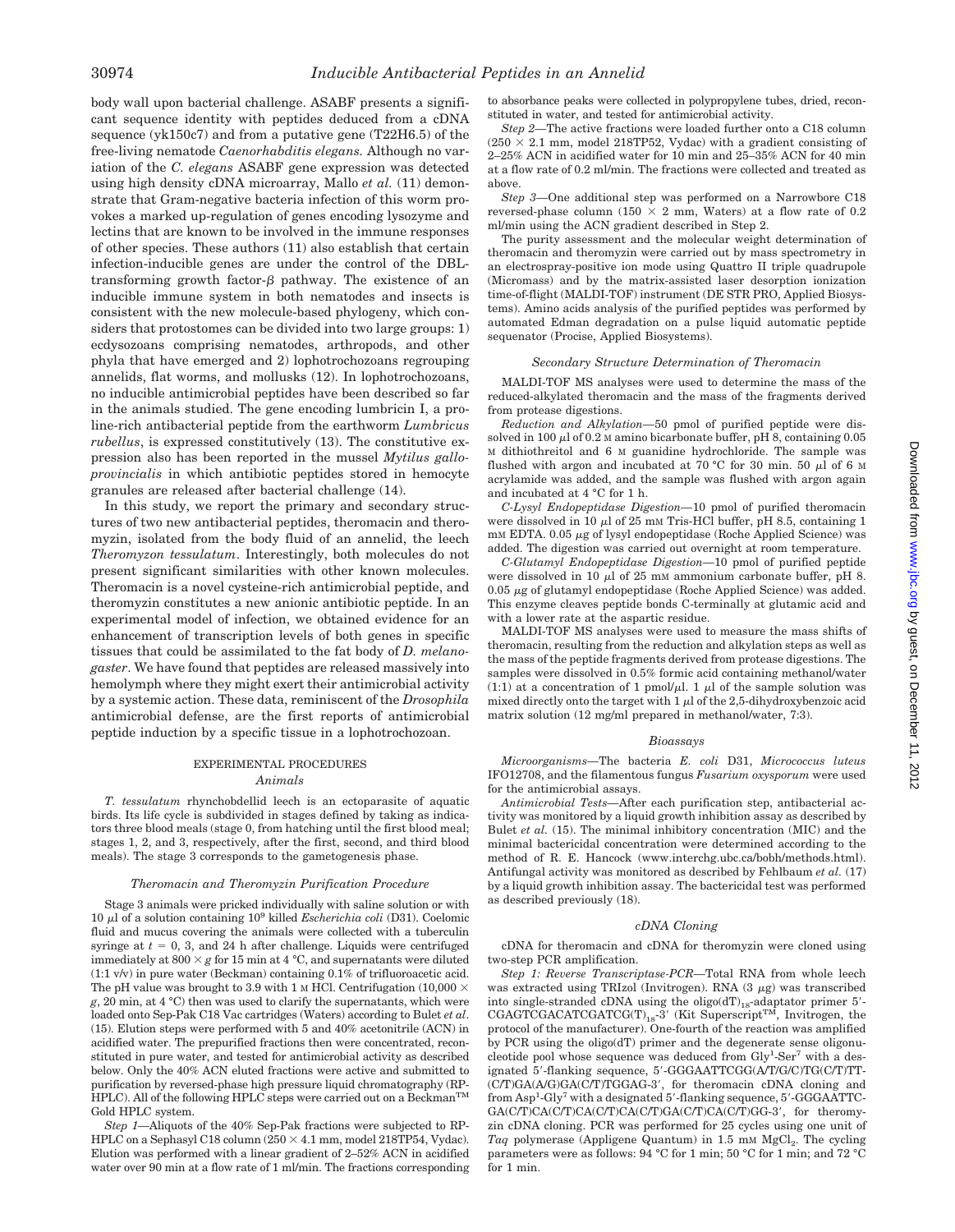*Step 2: Rapid Amplification of 5-cDNA End—*Reverse transcription was performed using antisense oligonucleotides 5-TTGCAGTTCTGTAG-CGTTTATGC-3 and 5-ATCAACTGGAGTCTTATCGGCGTA-3 deduced, respectively, from the theromacin and theromyzin cDNA sequences obtained previously. After first strand cDNA synthesis and the addition of a poly $(dA)$  tail at its 3' end using a terminal transferase (Invitrogen, the protocol of the manufacturer), PCR was performed with an oligo(dT) anchor primer and the internal antisense primers deduced from the cDNA obtained in Step 1 (5'-CATTCTCCCCTATCAGCTTTG-3' for theromacin and 5'-CAGCGTTAATTCTTCGTGTTC-3' for theromyzin). PCR parameters were identical to those described in step 1. All of the PCR products were subcloned into pGEM-T Easy vector (Promega), and several different cDNA clones were sequenced.

#### *Gene Expression Site*

*In Situ Hybridization (ISH)—*Leeches were fixed overnight in a solution containing 13% formalin, 39% ethanol, and 0.65% ammonium hydroxide, pH 6.4. After dehydration, animals were embedded in paraplast and  $7-\mu m$  sections were cut, mounted on poly-L-lysine-coated slides, and stored at 4 °C until use.

The plasmids containing the coding region of theromacin and theromyzin probes were used as templates for the synthesis of the probes. Digoxigenin-UTP-labeled and [35S]UTP-labeled antisense and sense riboprobes were generated from linearized cDNA plasmids by *in vitro* transcription using an RNA-labeling kit (Roche Applied Science). Digoxigenin-labeled riboprobes (40–100 ng/slide) and <sup>35</sup>S-labeled riboprobes (100 ng or  $1 \times 10^6$ cpm/slide) were hybridized as described previously (19). The slides were observed under a ZeissTM Axioskop microscope.

The control consisted in replacing antisense riboprobe with the sense riboprobe. RNase control sections were obtained by adding a preincubation step with 10  $\mu$ g/ml RNase A prior to hybridization.

#### *Gene Expression Analysis*

*Northern Blot—*Leeches were homogenized in TRIzol using a Polytron. Total RNA was extracted according to the manufacturer's protocol (Invitrogen). 10  $\mu$ g of total RNAs and size markers were separated on a 1% agarose gel electrophoresis containing 0.02 M sodium phosphate buffer, pH 7.2, and 8.5% formaldehyde and transferred to Hybond N membrane (Amersham Biosciences). Theromacin and theromyzin probes were synthesized from 332- and 405-pb fragments, respectively, amplified in the first PCR (see above). An 18 S subunit probe was also performed as control. A sense oligonucleotide, 5-GCGGGAACGAGCGCGCGTTTAT-TAGAT-3', and an antisense oligonucleotide, 5'-TGGCACCAGACTTGC-CCTCCAATT-3, were designed from the ribosomal RNA 18 S subunit of *T. tessulatum* (GenBankTM accession number AFO99942) and used in PCR experiments before being subcloned into pGEM-T Easy vector. The plasmids containing theromacin cDNA or 18 S cDNA were digested with EcoRI, and inserts were purified from 1% agarose gel using the Wizard PCR-prep DNA purification system (Promega). 25 ng of each fragments then were 32P-labeled by random priming using the Ready-to-Go DNAlabeling kit (Amersham Biosciences). Hybridization and detection were performed as described previously.

*In Situ Hybridization—*Quantification of the radiolabeling at the cellular level was performed using an Axiophot Zeiss microscope and a Biocom quantification system as established previously (20).

#### *Immunohistochemical Procedures*

*Antibodies—*The chemically synthesized regions of theromacin  $(Gln^{49} - Arg^{63})$  and theromyzin  $(Lys^{26} - Val^{41})$  were used for the immunization procedure of rabbits and mice, respectively, according to the protocol of Agrobio.

Paraffin sections were re-hydrated and treated as follows: 1) 10 min at 20 °C in 0.15 M NaCl, 0.1 M Tris-HCl, pH 7.4, buffer (Tris-buffered saline); 2) Tris-buffered saline containing 1% bovine serum albumin, 1% normal goat serum (NGS), and 0.1% Triton X-100 for 30 min at room temperature; 3) incubation with anti-theromacin (3  $\mu$ g/ml) or antitheromyzin (3  $\mu$ g/ml) IgG diluted in Tris-buffered saline containing 1% bovine serum albumin and 1% NGS overnight at room temperature; 4)  $3 \times 10$  min in Tris-buffered saline; 5) 1-nm colloidal gold-labeled goat anti-rabbit or anti-mouse IgG (Amersham Biosciences) diluted 1:100 in the incubation buffer for 3 h at room temperature; 6)  $3 \times 10$  min in Tris-buffered saline; 7) equilibrated  $2 \times 5$  min in 0.2 M citrate buffer, pH 7.4; 8) silver amplification performed with the IntensSE kit according to the manufacturer's instructions (Amersham Biosciences) for 12 min at 20 °C; and 9)  $2 \times 2$  min in distilled water. Paraffin sections then were mounted in XAM (Merck) and observed using a Zeiss Axioskop light microscope.



FIG. 1. **Reversed-phase HPLC of acidic extract obtained from coelomic fluid of leech.** After prepurification by solid phase extraction, the 40% ACN-eluted material was loaded onto a C18 column  $(250 \times 4 \text{ mm})$ . Each individually collected peak was tested for its antimicrobial activity by liquid growth inhibition assays. Two fractions containing theromacin and theromyzin that were eluted at 33% ACN and at 38% ACN, respectively, were found to be active against *M. luteus*. These fractions were purified further by two additional RP-HPLC purification steps. The exact mass of purified peptides was determined by electrospray ionization MS and by MALDI-TOF MS, respectively. *A*, for theromacin mass calculation, quadrupole was scanned over 300–1700 Da. Two unequivocal pseudomolecular ions  $([M+6H]^{6+}/6 = 1,419.66$  and  $[M+7H]^{7+}/7 = 1,216.85$ ) were observed that correspond to the protonated species whose molecular mass was 8,517.98 Da. *B*, an analysis of theromyzin by MALDI-TOF MS shows a *m/z* value of 9,973.1 MH+.

For light microscopy on  $1-\mu m$  thick semi-thin sections, a post-embedding immunogold procedure was used. Tissues were fixed for 2 h at 4 °C in a mixture containing 4% paraformaldehyde, 0.1% glutaraldehyde, and 0.2% picric acid in 0.1 M phosphate buffer, pH 7.4. Tissues were post-fixed in  $1\%$  OsO<sub>4</sub> for 3–5 min and dehydrated in graded alcohol before embedding in LR-White (TAAB Laboratories). Theromacin and theromyzin immunostainings were performed using a gold-tagged secondary antibody and silver amplification as described above. Controls were incubations of immune serum preadsorbed by synthetic peptides.

#### *Variation of Plasmatic Amount*

Aliquots of  $40\%$  ACN Sep-Pak and  $\beta$ -lactoglobulin (Applied Biosystems) at different concentrations (250, 375, and 500 pmol) were subjected to RP-HPLC on a C18 column (250  $\times$  4.1 mm, model 218TP54, Vydac). Elution was performed as described above. The area of peak corresponding to theromacin or theromyzin was calculated, and the amount of peptide was evaluated by comparing the values with the  $\beta$ -lactoglobulin standard. The amount obtained divided by the volume of hemolymph collected initially allowed us to estimate the concentration of theromacin in the coelomic fluid of the leech.

#### RESULTS

*Biochemical and Molecular Characterization of Theromacin and Theromyzin—*Theromacin and theromyzin were isolated from leech body fluid in acidic conditions (Fig. 1). A 30-residue N-terminal sequence of the purified molecules then was obtained by automatic Edman degradation. In parallel, electro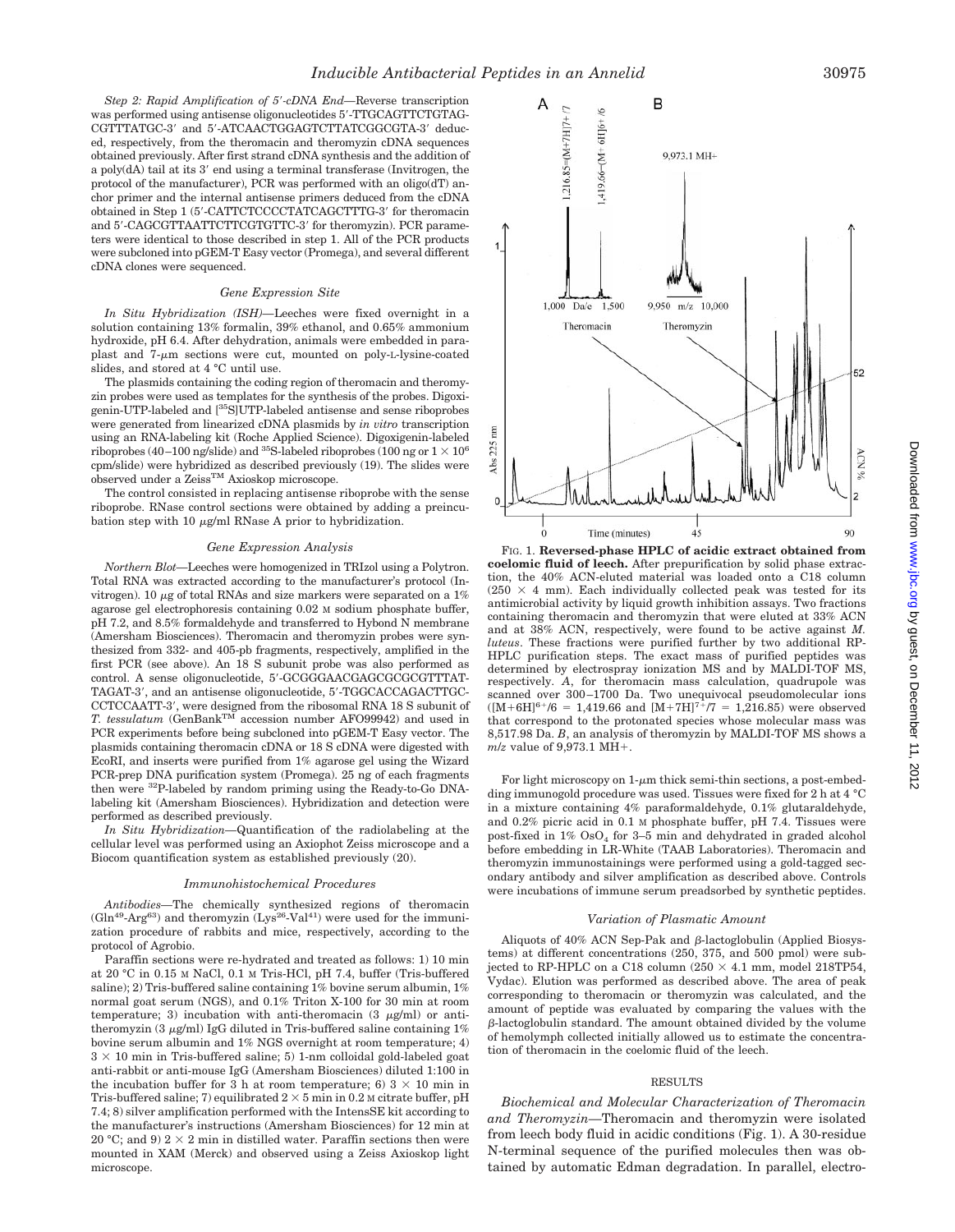peptide.

FIG. 2. **Nucleotide sequences of theromacin and theromyzin cDNAs.** Complete sequences of cDNAs were obtained by reverse transcription-PCR using degenerated oligonucleotide primers deduced from the biochemical sequence. Deduced amino acid sequences of the open reading frame are shown under the nucleotide sequence. The polyadenylation signal is *underlined*. The *double-headed arrows* indicate the limits of the mature

### Theromacin cDNA

atggaattgaaatctggtctcagtattttgttgtgctttgggatctgcattgcagtgatt M E L K S G L S I L L C F G I C I A V I aatgcg atgttttegaagattggagtegttgttegeeategaegtetegtggaaeagga<br>
NA CCFEDWSRCSPSTSRGTG V L W R D C D S Y C K V C F K A D R G E C F D S P S L N C P Q R L P N N K Q C R tgcataaacgctagaactgcaaaagacaataggaatccaacttgttgggcttaactttaa CINARTAKDNRNPTCWA $\mathbb{C}^*$ tcagaaaaaaacaatgcttttataatttattttgttaaactttattgcgctcatttttta tctgaaaataaaacatgtatgaattaaaaaaaaaaaaa

#### Theromyzin cDNA

atgcacgctaaaataattttggctcttttcctcggtatgaccgctttcttggcagtccag M H A K I I L A L F L G M T A F L A V Q gccngaccatcaccacgaccatggacacgacgaccacgaacacgaagaattaacgctggaa A V D H H H D H G H D D H E H E E L T L E aaaattaaagaaaaaattaaagactacgccgataagactccagttgatcaattgactgaa K I K E K I K D Y A D K T P V D Q L T E cgtgtacaggctggacgcgactaccttttgggcaaaggagccagaccctctcacttgcca R V Q A G R D Y L L G K G A R P S H L P gctagagttgatcgccatctcagcaaattaactgctgccgagaaacaagaattggctgat A R V D R H L S K L T A A E K Q E L A D tatttgctcactttccttcattag agagaagagataagctgacctagttttgttgtgaat Y L L T F L H +

taatttaaatttcatttatttatattactgtgatctaaagtattcaaataagtttaaaca 

spray and MALDI-TOF mass spectrometry analysis revealed a deduced molecular mass of 8,517.98 Da for theromacin and 9,973.1 Da for theromyzin, illustrating that the sequences obtained by Edman degradation were incomplete (Fig. 1).

To fully determine the amino acid sequences of the peptides and to obtain information on the precursors, cDNA cloning was carried out using a two-step PCR-based approach (see "Experimental Procedures" and Fig. 2). Amino acid sequences deduced from the cDNAs allowed us to conclude that theromacin is a cationic 75-amino acid peptide (calculated pI of 8.6) and that theromyzin is an anionic 86-amino acid peptide (calculated pI of 6.03). Data bank analysis (BLAST program in Swiss-Prot) revealed no obvious sequence similarities of these peptides with other known peptides or proteins. Moreover, it appeared that the mass value corresponding to the theromacin sequence deduced from the cDNA was 10 Da in excess of the biochemically calculated mass of the native peptide (8,527.81 *versus*  $8,517.98 \pm 0.72$ ). The difference in mass was attributable to the arrangement of the 10 cysteine residues contained in the sequence in five disulfide intramolecular bridges.

In contrast with theromacin, the calculated mass of theromyzin was in perfect agreement with the measured mass, demonstrating that theromyzin is a peptide devoid of posttranslational modifications.

Precursor sequences also were deduced from the cDNA sequences (Fig. 2). The Signal PVI software analysis revealed that 1) theromacin and theromyzin are flanked at the N terminus by a putative hydrophobic signal peptide, Met<sup>1</sup>-Ala<sup>22</sup>, and Met<sup>1</sup>-Ala<sup>21</sup>, respectively, and that 2) the cleavage site for signal peptidase is most probably located after the  $Ala^{22}$  preceding the Gly<sup>23</sup> for theromacin and after the Ala<sup>21</sup> preceding the  $\text{Asp}^{22}$  for theromyzin. This leads to the notion that mature peptides may be generated through conventional processing mechanisms and can be secreted to the extracellular medium.

*Determination of the Disulfide Array of Theromacin—*To decipher the pattern of the cysteine residues engaged in disulfide bridges, the molecular mass of theromacin was subjected first to alkylation with acrylamide and then measured by MALDI-TOF mass spectrometry. The mass spectrum revealed that reducing the protein prior to the alkylation step lead to a mass shift of 710.37 Da, consistent with the incorporation of 10 acrylamide molecules, whereas alkylation alone did not lead to a mass shift (data not shown). This result demonstrates that the 10 cysteine residues of theromacin are engaged in five disulfide bridges. From the analysis of the primary structure of the antibacterial peptide showing that theromacin did not harbor a cysteine motif described in other known antimicrobial peptides, the determination of the disulfide array was visualized by protease digestion of the native peptide (Fig 3*A*).

The peptidic fragments resulting from the lysyl endopeptidase digest were analyzed by MALDI-TOF MS. As illustrated in Fig. 3, the pseudomolecular ion  $[M+H^+]$  at  $m/z$  1,569.65 was in perfect agreement with the connection of the fragment Val<sup>30</sup>-Lys<sup>33</sup> (calculated  $[M+H^+]$  ion at  $m/z$  496.25) to fragment Asp<sup>67</sup>-Ala<sup>75</sup> (calculated [M+H<sup>+</sup>] ion at  $m/z$  1,076.45 MH+) through one intramolecular bond,  $Cys^{32}(5)$ - $Cys^{73}(10)$  (downer numbering relative to the residue number in the theromacin sequence). The pseudomolecular ion  $[M+H^+]$  at  $m/z$  1,261.61 revealed the existence of an intramolecular bridge,  $Cys^{57}(8)$ - $Cys^{59}(9)$ , in the fragment Gln<sup>56</sup>-Lys<sup>66</sup> (calculated  $[M+H^+]$  ion at  $m/z$  1,263.64). In the same manner, an intramolecular bridge,  $C_{\text{VS}}^{39}(6)$ - $Cys^{47}(7)$ , in the fragment Ala<sup>34</sup>-Lys<sup>55</sup> (calculated [M+H<sup>+</sup>] ion at *m*/*z* 2,461.7) was deduced from the species observed at *m*/*z* 2,459.96. A pseudomolecular ion,  $[M+H^+]$ , measured at  $m/z$ 3,297.5 evidenced that two disulfide bridges in the fragment Gly<sup>1</sup>-Lys<sup>29</sup> (calculated [M+H<sup>+</sup>] ion at  $m/z$  3,301.39) informed on the presence of two intramolecular disulfide bonds in this fragment but was not sufficient to localize the fourth and fifth disulfide bonds. The glutamyl endopeptidase digest then was investigated. The  $[M+H^+]$  ion detected at  $m/z$  2,358 corresponding to the fragment  $C_{\text{VS}}^{24}(3)$ -Asp<sup>35</sup> connected to the fragment Asn<sup>68</sup>-Ala<sup>75</sup> revealed the presence of an intramolecular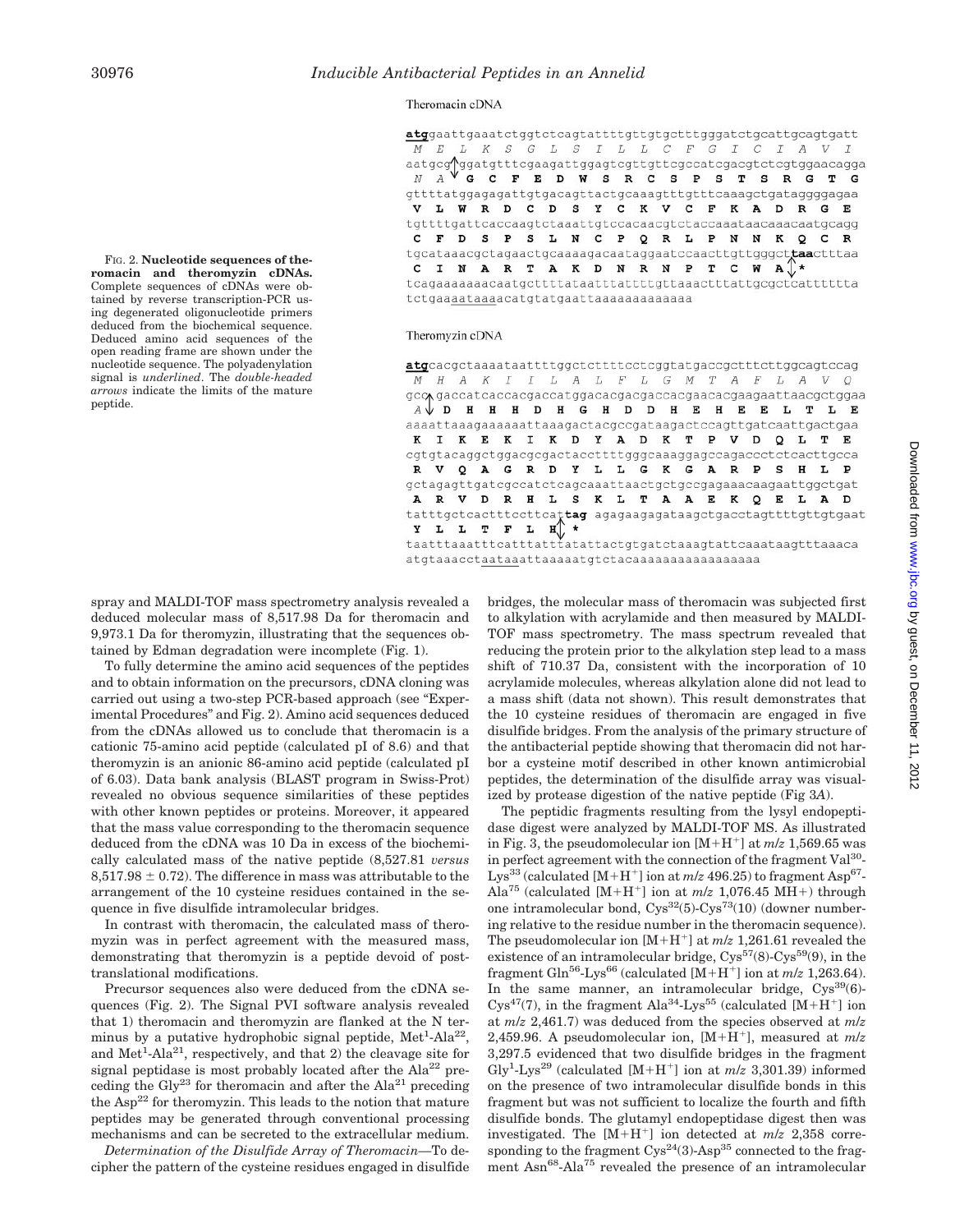



A



FIG. 3. **Determination of theromacin structure by analysis of the proteolysis products.** *A*, theromacin digested by a combination of endopeptidase Lys-C and endopeptidase Glu-C was concentrated, desalted, and then submitted to MALDI-TOF MS. *B*, an analysis allowed us to determine the emplacement of disulfide bridges, which are indicated by the *lines* connecting cysteine pairs.

bridge,  $Cys^{24}(3)$ - $Cys^{28}(4)$ , in the fragment  $Cys^{24}$ -Asp<sup>35</sup>. By elimination, the fifth intramolecular bond links the  $Cys<sup>2</sup>(1)$  to the  $Cys^9(2)$ .

Taken together (Fig. 3*C*), these data are compatible with the following array of disulfides:  $Cys^2(1)$ - $Cys^9(2)$ ;  $Cys^{24}(3)$ -Cys<sup>28</sup>(4); Cys<sup>31</sup>(5)-Cys<sup>73</sup>(10); Cys<sup>39</sup>(6)-Cys<sup>47</sup>(7); and Cys<sup>57</sup>(8)- $Cys^{59}(9)$  (this array of disulfides does not present any similarities with those determined in other peptides or proteins). Theromacin is consequently a novel cysteine-rich antimicrobial peptide.

*Biological Activity of Theromacin and Theromyzin—*In liquid growth inhibition assay, the purified theromacin was active against *M. luteus* (MIC 16.5–33 nM; minimal bactericidal concentration  $0.26-0.52 \mu M$ ). No activity was found toward *E. coli* or *F. oxysporum* at the same concentration. When theromacin was incubated with *M. luteus* at 165 nm, a concentration 10 times higher than the MIC value, all of the bacteria were killed  $in < 5$  h (Fig. 4). Consequently, theromacin exerts a bactericidal activity. The loss of antibacterial property was noticed when theromacin was reduced, demonstrating that disulfide bridges play an important role in the biological activity of the molecule. Theromyzin was shown to be active against *M. luteus* (MIC 250–500 nM). The growth of bacteria on the plate was observed when theromyzin was tested for the minimal bactericidal concentration determination showing that the molecule possesses bacteriostatic activity against *M. luteus.*



FIG. 4. Bacteriolytic activity of 165 nm theromacin on *M. luteus.* Water also was tested as control.

*Expression and Induction of Theromacin and Theromyzin Transcripts—*The gene expression pattern of theromacin and theromyzin during immune response was investigated by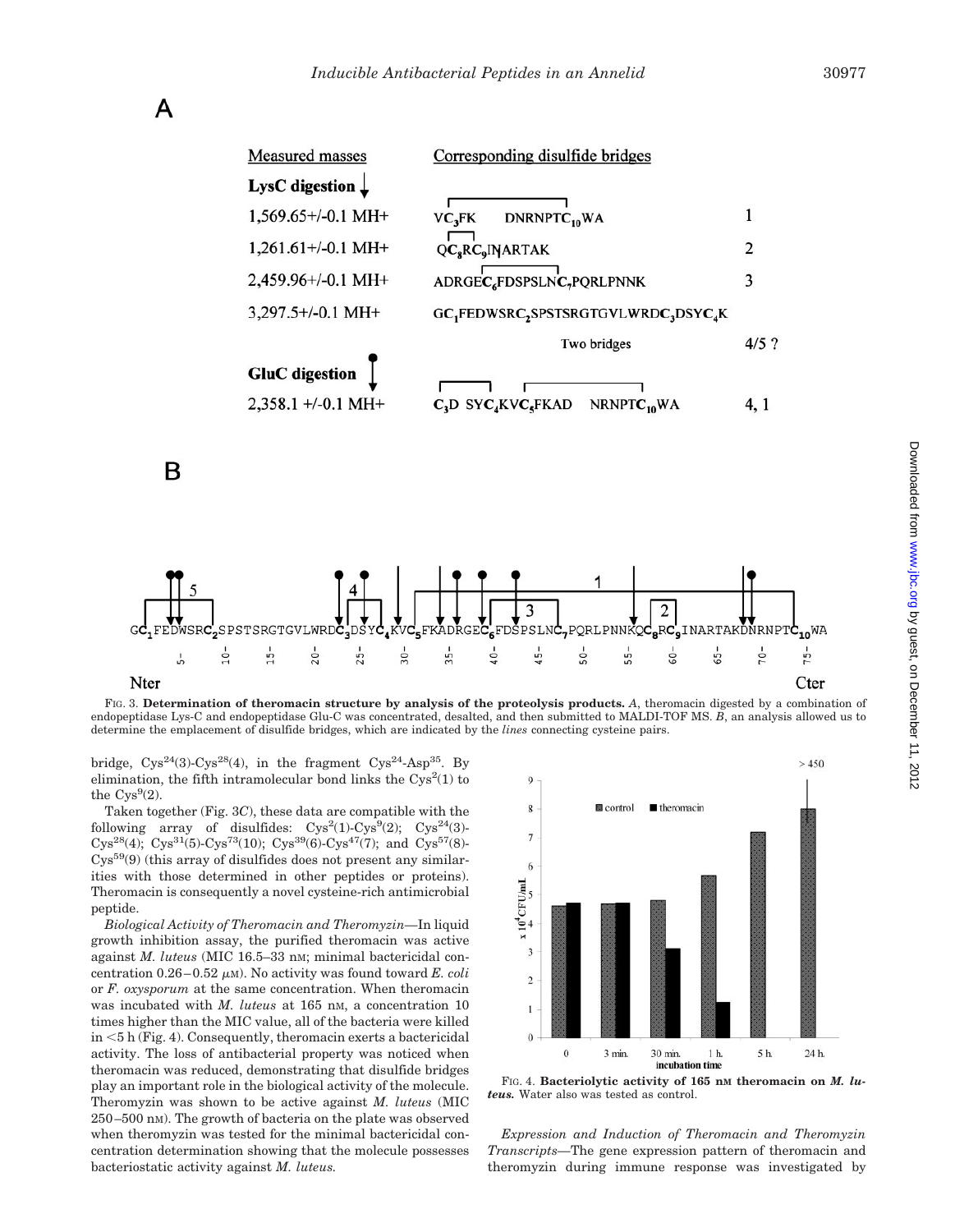

FIG. 5. **Analysis of theromacin and theromyzin gene expression in stage 3 leeches.** *A*, Northern blot analysis of RNA from stage 3 leeches extracted at different times (0, 6, 12, 24, 48, and 72h) after challenge with saline buffer, killed *E. coli*, and killed *M. luteus*. RNAs were probed successively with theromacin, theromyzin, and the 18 S ribosomal subunit cDNA. *B*, ISH with digoxygenin dUTP-labeled theromacin antisense riboprobe. The signal was detected in LFC, which are in contact with coelomic cavities (*CC*). No hybridization was noticed with the sense riboprobe, confirming the specificity of the antisense probe. *C*, ISH with radiolabeled dUTP theromacin antisense riboprobe. The signal, which appears as *dark silver deposits*, is restricted also to LFC. Individual LFC titrations of theromacin transcripts were performed using a Biocom system. The histogram shows a strong increase of the level of expression following bacterial challenge.

Northern blot. An analysis of the RNA level in stage 3 leeches was assessed first at 0, 6, 12, 24, 48, and 72 h after saline or killed bacteria (*E. coli* or *M. luteus*) injections. As illustrated in Fig. 5*A*, the theromacin and theromyzin transcripts level is enhanced rapidly (6 h) by Gram-positive bacteria, Gram-negative bacteria, or saline challenges. The expression levels were still high 3 days after infection and are stronger with a bacterial injection than with a saline injection. In contrast, no differences were observed between Gram-positive- and Gramnegative-injected leeches. Taken together, these Northern blot data indicate that treatment with bacteria induces a rapid, strong, and persistent increase of theromacin and theromyzin mRNA levels and that this enhancement does not depend on the type of septic injury. This variation of theromacin and theromyzin transcripts upon bacterial challenge also has been proven by a DNA microarray approach (21).

To corroborate these results and to better understand the physiological role of theromacin and theromyzin in stage 3 leeches, we investigated the localization of the gene expression site using ISH (Figs. 5*B* and 6*A*). Fig. 5 gives results obtained with the digoxygenin dUTP-labeled theromacin antisense probe (Fig. 5*A*) on unchallenged stage 3 leech sections. Both genes are expressed strongly and exclusively in large cells evenly distributed in whole animals. Because they contained numerous lipidic granules, we named them large fat cells (LFC). Interestingly, LFC are often in close contact with cavities containing coelomic fluid from which theromacin and theromyzin peptides were isolated. As all of these experiments were carried out with sections of non-challenged stage 3 leeches, we concluded that the RNA base-line level of stage 3 animals observed by Northern blot could be attributed to the transcripts localized in the LFC.

We then further attempted to analyze whether the inducibility evidenced by Northern blot experiments was relevant in LFC or in other tissues. The induction was monitored by injecting stage 3 leeches with bacteria or saline solution. The sections were hybridized with radiolabeled antisense riboprobes. The signal appeared under light microscopy as an accumulation of spots (Figs. 5*C* and 6*A*). The counting of the spots was performed to quantify the transcript level in the LFC (see "Experimental Procedures"). An enhancement of the theromacin (Fig. 5*C*) transcript levels was observed only in the LFC of challenged stage 3 leeches. Markedly, the level of induction in LFC was stronger with bacteria than with saline injection for both genes (41.87 *versus* 27.27 arbitrary units).

These gene expression studies were extended to stage 2 animals pricked or not (control) with saline buffer or with a mixture of killed Gram-positive and Gram-negative bacteria. ISH on sections of leeches killed 24 h post-injury was performed using radiolabeled theromacin and theromyzin riboprobes. The results are presented in Fig. 6*A*, demonstrating the detection of theromacin and theromyzin RNA in the LFC of challenged animals. The expression level was higher after bacteria injection than after saline injection (73.65 *versus* 27.27 arbitrary units for theromacin and 52.2 *versus* 18.3 arbitrary units for theromyzin). No signal was noticed in other cells or tissues.

By contrast to stage 3 animals (Fig. 5*A*), no RNA base-line level (theromacin) or very few (theromyzin) were observed in stage 2 leeches (Fig. 6*A*). The highest sensitivity of the ISH compared with Northern blot could explain why theromyzin transcripts were detected in the control by this technique only.

Thus, we hypothesized that several physiologic events that occurred during the transition stage 2/stage 3 may be inducers of theromacin and theromyzin gene expression. In support of this hypothesis, stage 2 leeches were collected 24, 48, and 72 h after the blood meal, which corresponds to the tripping factor of the transition. Total RNAs of stage 3 leeches were extracted and probed with the theromacin and theromyzin cDNA successively. The results presented in Fig. 6*B* underlined a low but progressive increase of both theromacin and theromyzin transcripts after the blood meal, confirming our hypothesis.

These results define the cells implicated in theromacin and theromyzin mRNA synthesis. We concluded that in all of the cases of induction, *i.e.* bacteria, saline injections, or transition stage 2/stage 3, the enhancement of theromacin and theromyzin transcripts was observed only in LFC. This finding suggests that the leech LFC may constitute an organ implicated in the synthesis of antimicrobial molecules comparable to the insect fat body.

*Immune Localization of Theromyzin and Theromacin Peptides and Dynamic of Their Release in the Body Fluid—*To specify the participation of theromacin and theromyzin in antiinfectious processes, immunocytochemical and plasmatic titration procedures were carried out in leeches subjected to bacterial challenge. Theromacin- and theromyzin-storing sites were investigated by immunocytochemistry on the sections of unchallenged leeches (Fig. 7). Theromacin immunoreactivity was found in LFC (Fig. 7*A*), in the intestinal epithelium (Fig. 7*B*),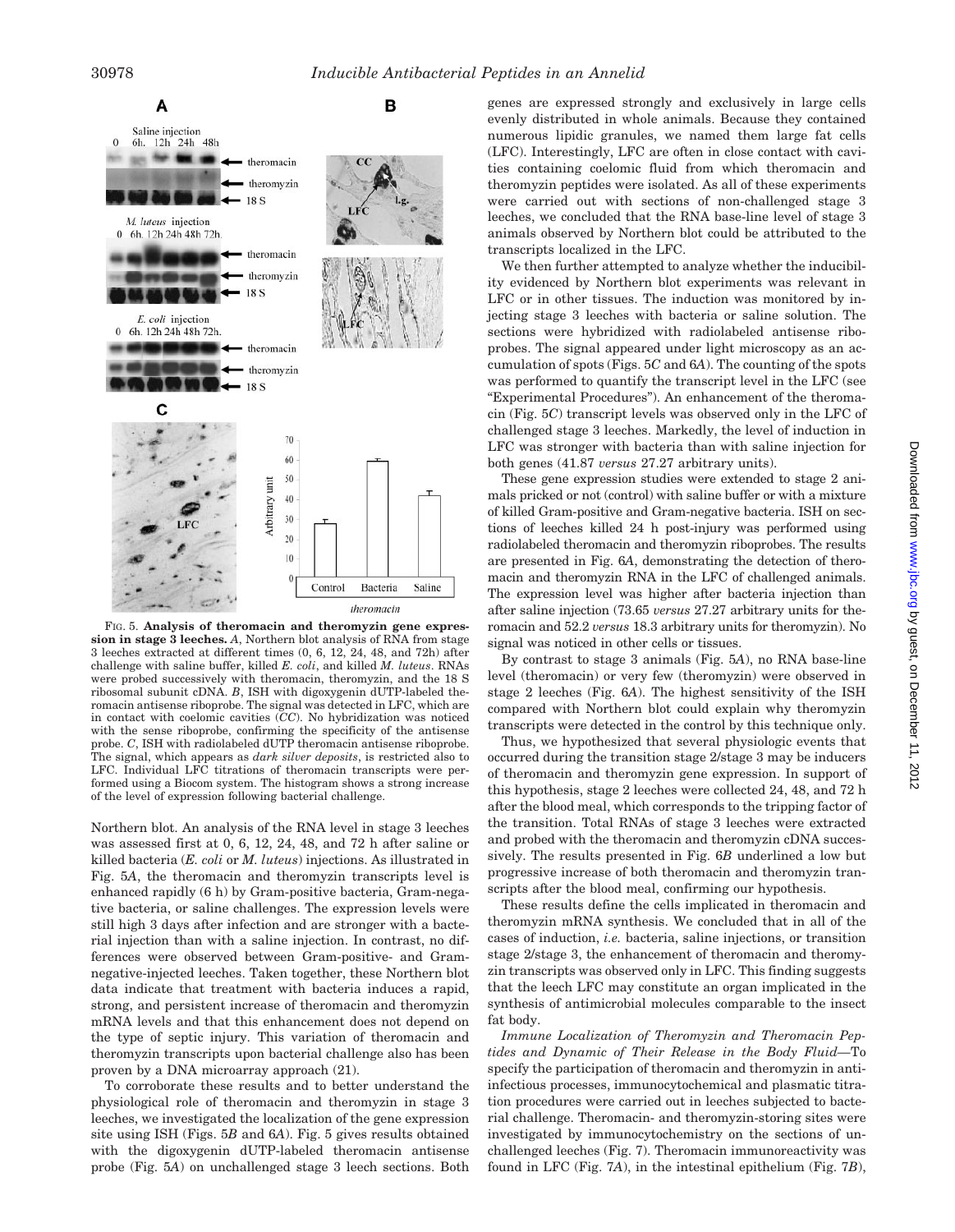





quantification of the levels of expression of both antimicrobial peptides in large fat cells of stage 2 leeches 24 h after saline or bacteria injection. Control corresponds to unchallenged leeches. *B*, RNA from stage 2 leeches injected with bacteria and RNA from stage 2/stage 3 animals extracted at different times after the blood meals were probed with theromacin, theromyzin, and 18 S ribosomal subunit cDNA.

FIG. 6. *A*, ISH with radiolabeled dUTP theromyzin antisense riboprobe and

and at the epidermis level. Theromyzin immunolabeling was observed also in LFC (Fig. 7*F*). Semi-thin sections confirmed the labeling of LFC and showed a strong immunoreactivity in coelomic cavities (*CC*) in contact with the LFC when using theromacin (Fig. 7*E*) and theromyzin (Fig. 7, *F* and *G*) antisera. No immunolabeling was detected in the controls (Fig. 7, *D* and *H*), confirming the specificity of the reaction. Interestingly, these coelomic cavities contain the body fluid from which theromacin and theromyzin were isolated. These results argue in favor of an exocytosis of the antibacterial peptides from the LFC to the body fluid of the leech.

To study the effect of injury on exocytosis mechanism, a variation of theromacin and theromyzin plasmatic amounts was carried out. Leech liquid coelomic fluid was extracted at  $T = 0$ , 3, and 24 h after saline or bacteria injection, and variations of body fluid theromacin and theromyzin amounts were estimated by RP-HPLC. The results presented in Fig. 8 demonstrated an increase of the base-line levels of theromacin (86 nM) and theromyzin (360 nM) 3 h after bacteria or saline challenge. These rapid and massive releases were stronger in leech injected by bacteria (205.61 and 840.04 nM for theromacin and theromyzin, respectively) than by saline solution (161.3 and 600 nM for theromacin and theromyzin, respectively). It appeared that, 24 h post-injection, theromacin and theromyzin amounts returned to base-line values (68 and 280 nM, respectively). These estimations are in line with the MIC values  $(16.5-33$  and  $250-500$  nm), suggesting that theromacin and theromyzin could exert their antibacterial activity into the body fluid of the animal.

We can conclude that, similar to antimicrobial peptides of *Drosophila*, theromacin and theromyzin peptides are induced principally in specialized tissue (in this case, LFC) and are released immediately into the coelomic fluid after septic injury (22).

In addition to their participation in the systemic response, theromacin and theromyzin may have a role in mucosal defense. Immunocytochemistry (Fig. 7*C*) underlined the theromacin-positive structures in the epithelia in contact with the external environment, the intestine epithelium, and epidermis. The localization at the epidermis level drove us to search for the peptides in the mucus covering the animals. This investigation also was based on the physiological observations made during the injection. Indeed, we noted a strong enhancement of mucus production by leech after bacterial challenge. After acidic extraction and RP-HPLC purification of the mucus, two peaks eluted at the same ACN percentage as theromacin and theromyzin. Sequencing by Edman degradation and MALDI-TOF MS analysis confirmed that the two molecules isolated from the mucus corresponded to theromacin and theromyzin (data not shown).

#### DISCUSSION

Our study described both the isolation and characterization of two novel antibacterial peptides from the body fluid of the leech *T. tessulatum*. These are theromacin, a cationic peptide exhibiting bactericidal activities, and theromyzin, an anionic peptide with bacteriostatic properties. The peptide sequences deduced from the theromacin and theromyzin genes contain putative signal peptides, indicating that mature peptides correspond to secreted molecules. Importantly, in the context of this study, the genes encoding these peptides are up-regulated by immune challenge in a diffused tissue constituted by the LFC.

Over the last decade, several types of antimicrobial peptides containing cysteine residues have been described in multiple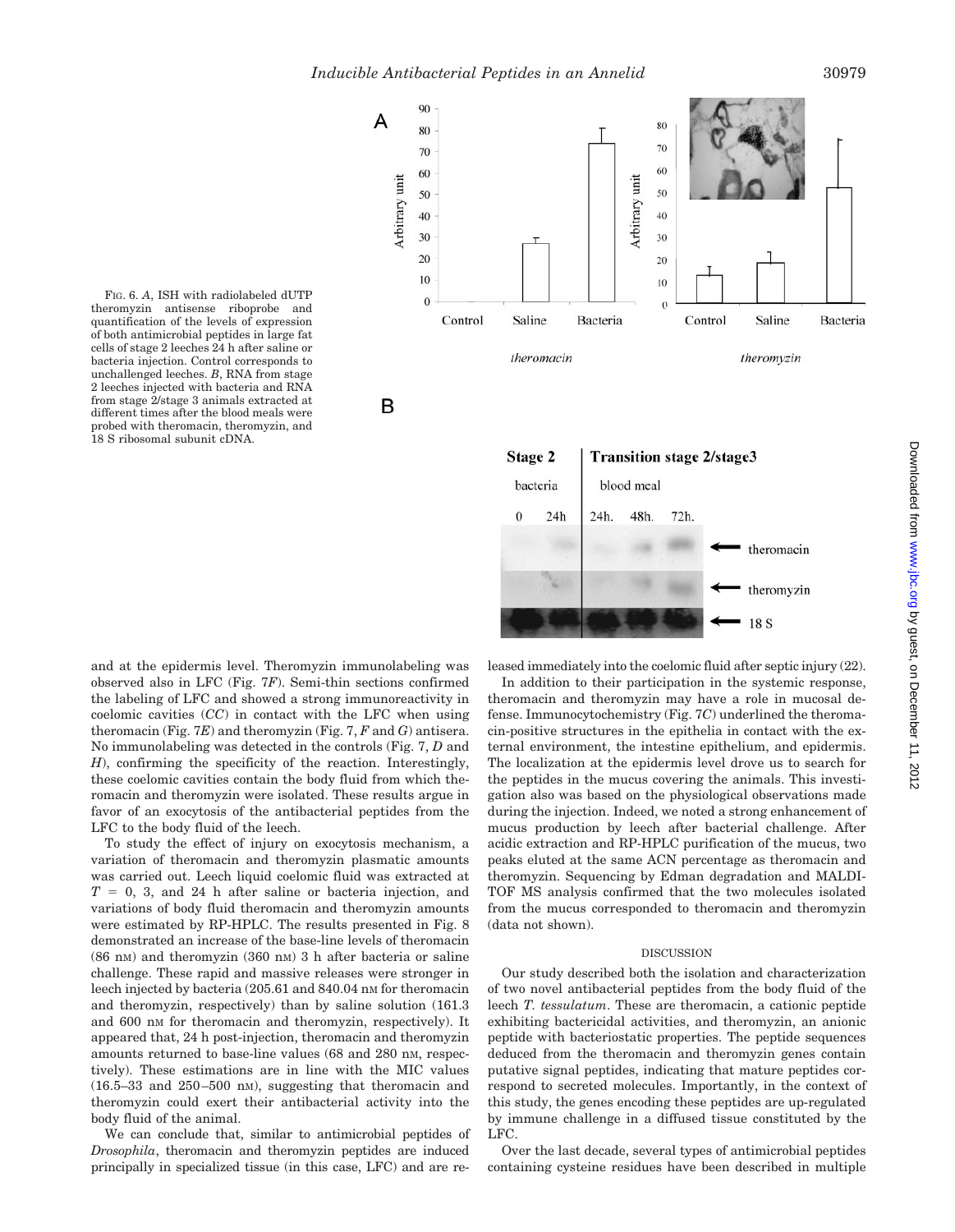

FIG. 7. **Immune localization of theromacin and theromyzin peptides in non-injected stage 3 animals.** Theromacin immunoreactivity on paraffin sections was observed in LFC (*A*), in intestinal epithelia (*IE*) (*B*), and at the epidermis level (*Ep*) (*C*). On semi-thin sections using an immunogold procedure, positive signals with both theromacin (*D* and *E*) and theromyzin antisera were detected at the periphery of the LFC (*F*) and into coelomic cavities (*CC*) (*G*). Controls (theromacin (*D*) and theromyzin (*H*)) were incubations of immune serum preadsorbed by synthetic peptides.

organisms. In invertebrates, most of them share the disulfide array of the insect/arthropod defensin: Cys<sup>1</sup>-[...]-Cys<sup>2</sup>-Xaa-Xaa-Xaa-Cys<sup>3</sup>-[...]-Gly-Xaa-Cys<sup>4</sup>-[...]-Cys<sup>5</sup>-Xaa-Cys<sup>6</sup> (23). In addition to having ten cysteine residues instead of six, theromacin does not harbor this consensus sequence. Furthermore, the data bank analysis (Blast program in Swiss-Prot) showed that the peptide has no significant similarity with other known peptides. Thus, theromacin can be considered as a new cysteine-rich antimicrobial peptide. Few cysteine-rich antimicrobial peptides different from the insect/arthropod defensin have been reported in other invertebrates such as the nematode *A. suum* (9). This finding suggests that cysteine-rich antibacterial peptides could be very ancient in origin, which leads to the questions already advanced by Kato *et al.* (24). Are antibiotic cysteine-rich molecules found in plants, vertebrates, or invertebrates evolutionarily related? Do they possess a common ancestral molecule?

The majority of antimicrobial peptides including members of the cysteine-rich family possess a global positive charge, allowing their interaction with the negatively charged bacterial membrane (25). Our study shows that theromyzin, in contrast to theromacin, is an anionic molecule. This is the first report of an anionic antibacterial peptide in invertebrates. In vertebrates, antimicrobial peptides with anionic properties were evidenced in the human and in sheep lung (4). Anionic properties are anionic because of the homopolymeric regions of aspartate and require zinc as a cofactor for bactericidal activity. Histatins, a family of histidine-rich antimicrobial peptides found in human saliva, also need the presence of zinc ions for bactericidal activities (26). Circular dichroism studies showed

that the antimicrobial activities of histatin 5 require a conformational change that results from the interaction of the peptide with both zinc ions and negatively charged membranes (27). The abundance of histidine residues at the N-terminal part of theromyzin could argue in favor of some common structures between the leech antibacterial peptide and histatins. Based on these data, we can hypothesize that the active part of theromyzin might be reduced to the N-terminal part enriched in histidine and aspartate residues and that theromyzin could require a cofactor for bactericidal activity.

Theromacin and theromyzin genes are expressed exclusively in LFC evenly distributed in the leech. Their transcriptional level is enhanced after bacterial challenge. These results underlined a regulation of the theromacin gene similar to that of the insect antimicrobial peptides genes. Indeed, in the fruitfly, genes encoding antibiotic peptides are induced rapidly following a septic injury and their expression is continuous over 1–3 days following a septic injury (22). Moreover, no difference in gene expression was observed after Gram-positive or Gramnegative injection, suggesting that the antibacterial response of *Theromyzon* is aspecific. This nonspecificity also has been assumed in *Drosophila* until the work of Lemaitre *et al.* (22) demonstrated that the humoral antimicrobial response of the fruitfly discriminates among various classes of microorganisms and mounts a response that is adapted to the infection. This suggests that, in a more natural mode of infection, the leech also could adapt its antimicrobial response.

In addition, it appeared that some physiological events occurring during the transition stage 2/stage 3 could also be inducers of the theromacin and theromyzin gene expression.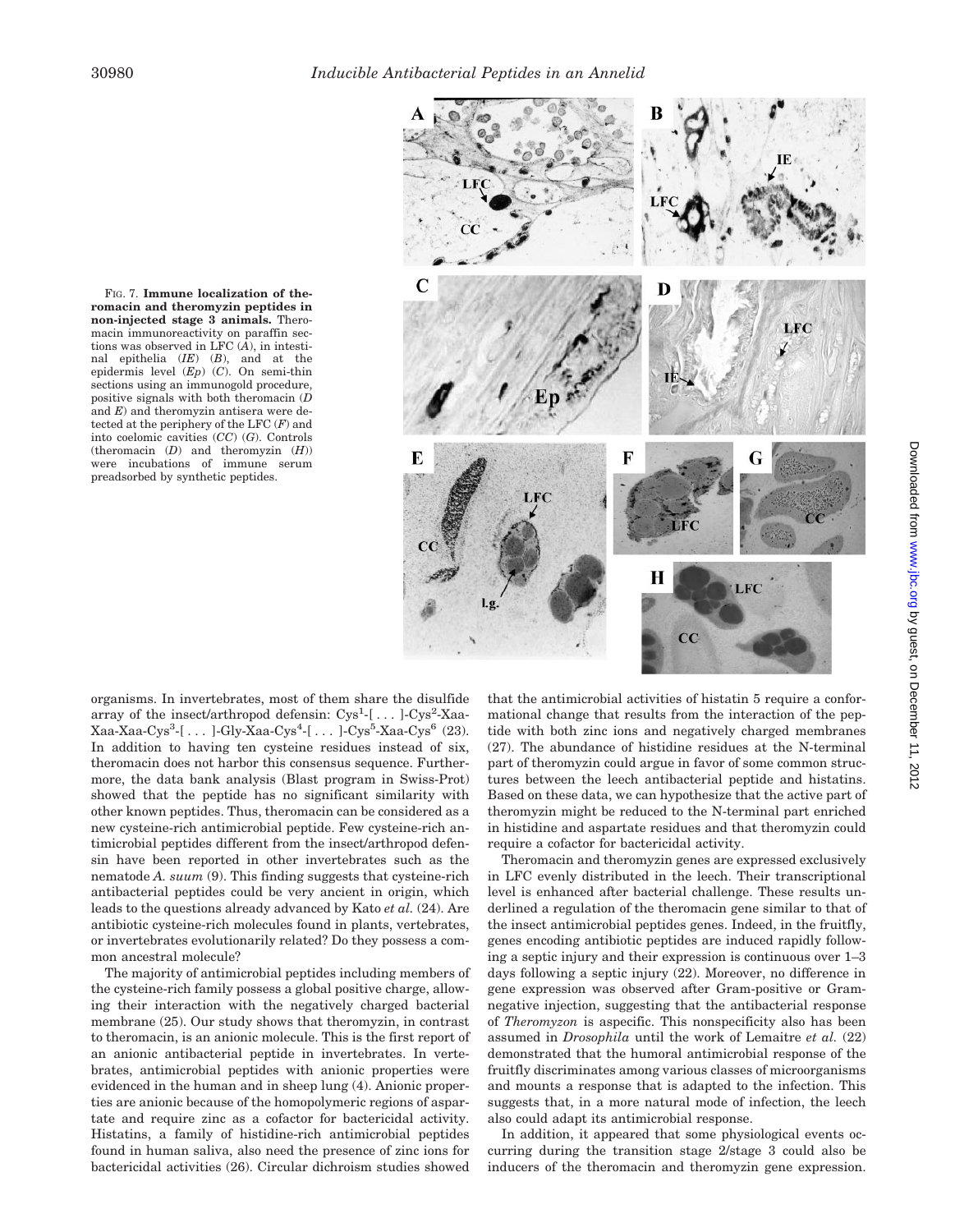

FIG. 8. **Histograms refer to variations of theromacin and theromyzin plasmatic amounts determined by RP-HPLC after saline or bacterial injection.**

Since the stage 3 leeches entered their gametogenesis phase, we hypothesized that such hormonal factors implicated in this sexual maturation may participate in the induction of theromacin and theromyzin genes. This kind of developmental induction had been reported already for the *Drosophila* diptericin gene. Meister and Richards (28) present evidence that an important increase in the response of the gene occurred during the third larval stage, leading to a maximum in late larvae and early prepupae after a septic injury.

The massive production of theromacin and theromyzin is followed immediately by a rapid release of the peptides into the coelomic fluid after septic injury. Thus, theromacin and theromyzin may play their antimicrobial activities through a systemic action. Moreover, the presence of these peptides in the intestinal epithelial cells and at the epidermis level suggests that leech antimicrobial peptides could also play a role in epithelial defense. The localization of antibiotic molecules in the gastrointestinal tract also has been reported in insects and in vertebrates where they provide a rapid local immune response against exogenous pathogens brought in during feeding (29–31). The detection of theromacin and theromyzin in leech mucous evokes the local defensive response reported in frogs in which antibacterial peptides secreted in the mucous prevent bacteria colonization and/or subsequent infection (30). In addition, because a mucous membrane covers the eggs after laying, we hypothesized a protective role of leech theromacin and theromyzin against bacteria during egg development.

The sum of these data allows us to present a scheme for the role of antimicrobial peptides in the immune system of the leech. Septic injury provokes an important production of mucous that would trap bacteria present in the external environment of the leech. The trapped bacteria then would be killed by theromacin and theromyzin present in the mucous. At the same time, injury would induce theromacin and theromyzin gene expression and the secretion of the gene products from the LFC into the body fluid of the animal. Thus, theromacin and theromyzin would exert their antimicrobial property through a systemic action. This would lead, in conjunction with the phagocytic action of coelomocytes, to the microbial killing in the body fluid.

The results presented here are in contrast with those reported for other lophotrochozoans such as the mollusk *M. galloprovincialis* and the annelid *L. rubellus* (13, 19). In these animals, antibiotic peptides are expressed constitutively and stored in hemocytes; no specific organ like the fat body is implicated. The production and secretion of active theromacin and theromyzin by a specific tissue and the rapid transcriptional up-regulation on infection evoke for the first time in a lophotrochozoan an antimicrobial response developed by holometabola insects (32, 33). Indeed, the recent data made a distinction between insects undergoing complete (holometabolas) and incomplete (heterometabolas) metamorphosis. In many studied holometabolas, *i.e.* in dipterans or in lepidopterans, antibiotic peptide genes are induced by bacterial challenge (16). In contrast, no inducible system was found in heterometabolas like the termite (isopteran). These results suggest that, in arthropods, such inducible systems of antimicrobial peptide gene could have appeared at the time of the divergence of holometabolas from heterometabola insects. The similarity between the antibacterial response of the leech and that of holometabolas also is supported by the functional resemblance between the leech LFC and the insect fat body, which possess the common capacity to produce egg yolk proteins.

*Acknowledgments—*We thank Annie Desmons for technical assistance. We are indebted to Dr. J. Vizioli for stimulating discussions, to Dr. Evelyne Bachère for the kind gift of *F. oxysporum*, to Dr J. C. Beauvillain and Dr. V. Mitchell (IFR 22, Faculté de Médecine) for access to the Cellular Imaging Center, and to Dr. J. Lesage for the precious advice in Northern blot analysis.

#### REFERENCES

- 1. Garcia-Olmedo, F., Molina, A., Alamillo, J. M., and Rodriguez-Palenzuela, P. (1998) *Biopolymers* **47,** 479–491
- 2. Zasloff, M. (2002) *Nature* **415,** 389–395
- 3. Boman, H. G. (1995) *Annu. Rev. Immunol.* **13,** 61–92 4. Brogden, K. A., De Lucca, A. J., Bland, J., and Elliott, S. (1996) *Proc. Natl.*
- *Acad. Sci. U. S. A.* **93,** 412–416
- 5. Salzet, M. (2001) *Trends Immunol.* **22,** 285–288
- 6. Hoffmann, J. A., Reichhart, J. M., and Hetru, C. (1996) *Curr. Opin. Immunol.* **8,** 8–13
- 7. Tzou, P., Ohresser, S., Ferrandon, D., Capovilla, M., Reichhart, J. M., Lemaitre, B., Hoffmann, J. A., and Imler, J. L. (2000) *Immunity* **13,** 737–748
- 8. Tzou, P., De Gregorio, E., and Lemaitre, B. (2002) *Curr. Opin. Microbiol.* **5,** 102–110
- 9. Kato, Y., and Komatsu, S. (1996) *J. Biol. Chem.* **271,** 30493–30498
- 10. Pillai, A., Ueno, S., Zhang, H., and Kato, Y. (2003) *Biochem. J.* **371,** 663–668 11. Mallo, G. V., Kurz, C. L., Couillault, C., Pujol, N., Granjeaud, S., Kohara, Y.,
- and Ewbank, J. J. (2002) *Curr. Biol.* **12,** 1209–1214
- 12. Adoutte, A., Balavoine, G., Lartillot, N., Lespinet, O., Prud'homme, B., and de Rosa, R. (2000) *Proc. Natl. Acad. Sci. U. S. A.* **97,** 4453–4456
- 13. Cho, J. H., Park, C. B., Yoon, Y. G., and Kim, S. C. (1998) *Biochim. Biophys. Acta* **1408,** 67–76
- 14. Mitta, G., Vandenbulcke, F., and Roch, P. (2000) *FEBS Lett.* **486,** 185–190
- 15. Bulet, P., Cociancich, S., Dimarcq, J. L., Lambert, J., Reichhart, J. M., Hoffmann, D., Hetru, C., and Hoffmann, J. A. (1991) *J. Biol. Chem.* **266,** 24520–24525
- 16. Lamberty, M., Zachary, D., Lanot, R., Bordereau, C., Robert, A., Hoffmann, J. A., and Bulet, P. (2001) *J. Biol. Chem.* **276,** 4085–4092
- 17. Fehlbaum, P., Bulet, P., Chernysh, S., Briand, J. P., Roussel, J. P., Letellier, L., Hetru, C., and Hoffmann, J. A. (1996) *Proc. Natl. Acad. Sci. U. S. A.* **93,** 1221–1225
- 18. Mitta, G., Hubert, F., Noel, T., and Roch, P. (1999) *Eur. J. Biochem.* **265,** 71–78
- 19. Mitta, G., Vandenbulcke, F., Noel, T., Romestand, B., Beauvillain, J. C., Salzet, M., and Roch, P. (2000) *J. Cell Sci.* **113,** 2759–2769
- 20. Faure-Virelizier, C., Croix, D., Bouret, S., Prevot, V., Reig, S., Beauvillain, J. C., and Mitchell, V. (1998) *Endocrinology* **139,** 4127–4139
- 21. Lefebvre, C., Cocquerelle, C., Vandenbulcke, F., Hot, D., Huot, L., Lemoine, Y., and Salzet, M. (2004) *Biochem. J.*, in press
- 22. Lemaitre, B., Reichhart, J. M., and Hoffmann, J. A. (1997) *Proc. Natl. Acad. Sci. U. S. A.* **94,** 14614–14619